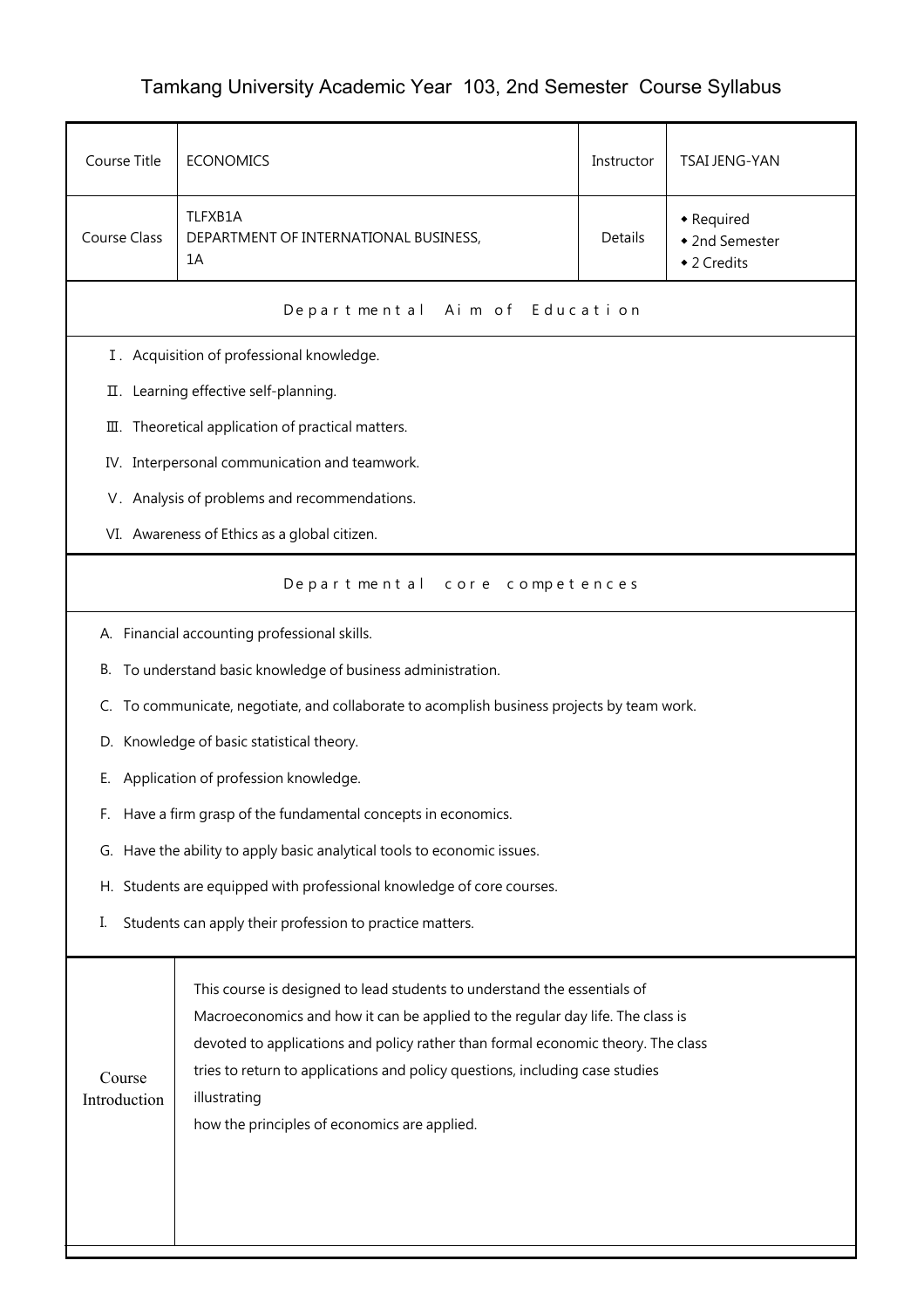## The Relevance among Teaching Objectives, Objective Levels and Departmental core competences

| I.Objective Levels (select applicable ones) : |                |                                     |                           |
|-----------------------------------------------|----------------|-------------------------------------|---------------------------|
| (i) Cognitive Domain : C1-Remembering,        |                | $C2$ -Understanding,                | $C3$ -Applying,           |
|                                               | C4-Analyzing,  | $C5$ -Evaluating,                   | C6-Creating               |
| (ii) Psychomotor Domain : P1-Imitation,       |                | P2-Mechanism,                       | P3-Independent Operation, |
|                                               |                | P4-Linked Operation, P5-Automation, | P6-Origination            |
| (iii) Affective Domain : Al-Receiving,        |                | $A2$ -Responding,                   | A3-Valuing,               |
|                                               | A4-Organizing, | A5-Charaterizing,                   | A6-Implementing           |

II.The Relevance among Teaching Objectives, Objective Levels and Departmental core competences : (i) Determine the objective level(s) in any one of the three learning domains (cognitive,

- psychomotor, and affective) corresponding to the teaching objective. Each objective should correspond to the objective level(s) of ONLY ONE of the three domains.
- (ii) If more than one objective levels are applicable for each learning domain, select the highest one only. (For example, if the objective levels for Cognitive Domain include C3,C5,and C6, select C6 only and fill it in the boxes below. The same rule applies to Psychomotor Domain and Affective Domain.)
- (iii) Determine the Departmental core competences that correspond to each teaching objective. Each objective may correspond to one or more Departmental core competences at a time. (For example, if one objective corresponds to three Departmental core competences: A,AD, and BEF, list all of the three in the box.)

|             |                                                                                                                                                        |                                                    |                     | Relevance                                         |  |  |
|-------------|--------------------------------------------------------------------------------------------------------------------------------------------------------|----------------------------------------------------|---------------------|---------------------------------------------------|--|--|
| No.         | Teaching Objectives                                                                                                                                    |                                                    | Objective<br>Levels | Departmental core<br>competences                  |  |  |
| $\mathbf 1$ | This course is designed to lead students to understand the essentials<br>of microeconomics and how it can be applied to the regular day life.          |                                                    |                     | FG                                                |  |  |
|             | Teaching Objectives, Teaching Methods and Assessment                                                                                                   |                                                    |                     |                                                   |  |  |
| No.         | Teaching Objectives                                                                                                                                    | <b>Teaching Methods</b>                            |                     | Assessment                                        |  |  |
| $\mathbf 1$ | This course is designed to lead<br>students to understand the<br>essentials of microeconomics and<br>how it can be applied to the regular<br>day life. | Lecture, Discussion, Practicum,<br>Problem solving |                     | Written test, Practicum,<br>Report, Participation |  |  |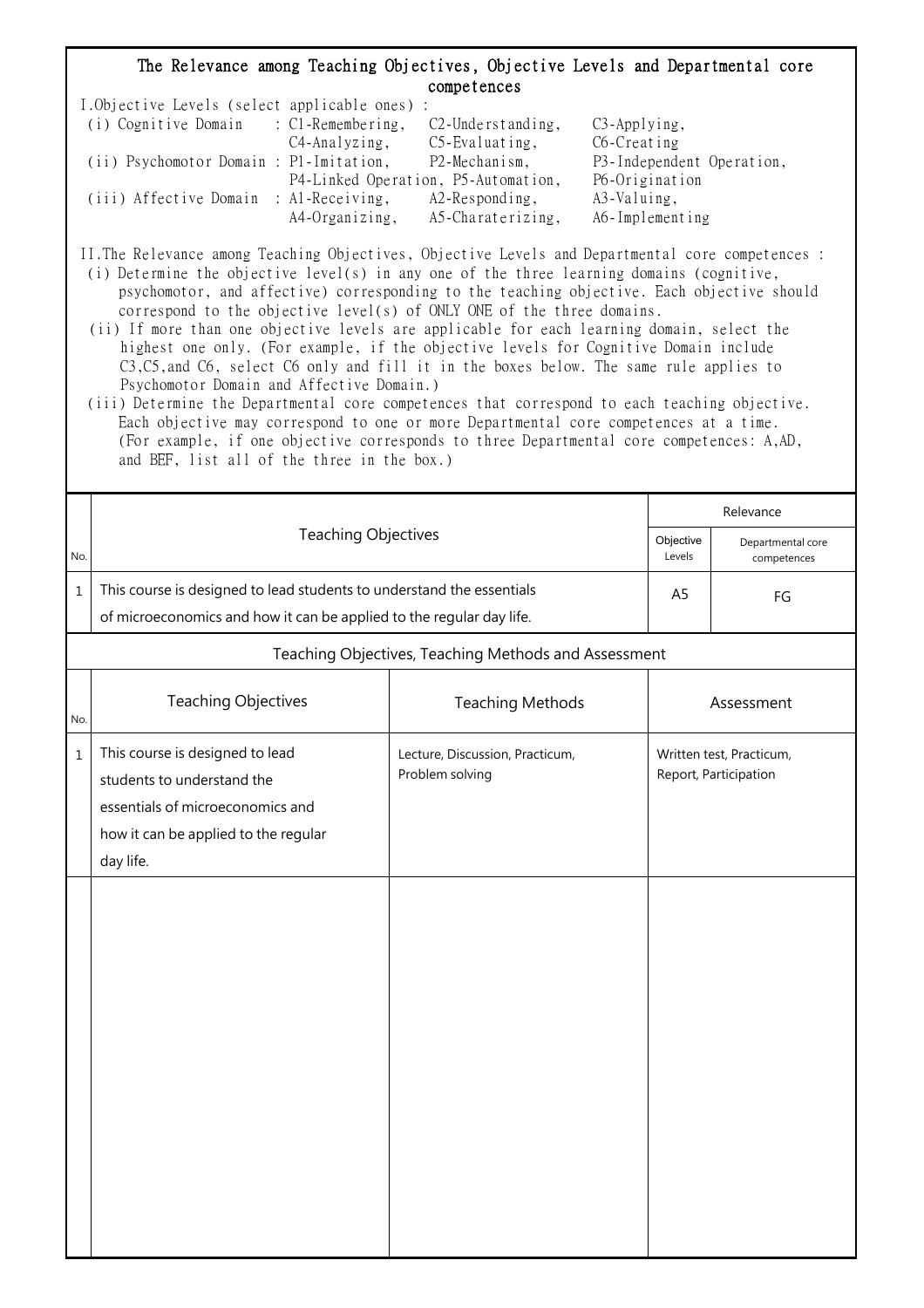| This course has been designed to cultivate the following essential qualities in TKU students |                                 |                                              |                                                                                                                                                               |  |  |
|----------------------------------------------------------------------------------------------|---------------------------------|----------------------------------------------|---------------------------------------------------------------------------------------------------------------------------------------------------------------|--|--|
|                                                                                              |                                 | Essential Qualities of TKU Students          | Description                                                                                                                                                   |  |  |
| $\blacklozenge$ A global perspective                                                         |                                 |                                              | Helping students develop a broader perspective from which to<br>understand international affairs and global development.                                      |  |  |
|                                                                                              | $\Diamond$ Information literacy |                                              | Becoming adept at using information technology and learning<br>the proper way to process information.                                                         |  |  |
| $\Diamond$ A vision for the future                                                           |                                 |                                              | Understanding self-growth, social change, and technological<br>development so as to gain the skills necessary to bring about<br>one's future vision.          |  |  |
| $\Diamond$ Moral integrity                                                                   |                                 |                                              | Learning how to interact with others, practicing empathy and<br>caring for others, and constructing moral principles with which<br>to solve ethical problems. |  |  |
|                                                                                              | ◆ Independent thinking          |                                              | Encouraging students to keenly observe and seek out the<br>source of their problems, and to think logically and critically.                                   |  |  |
| $\Diamond$ A cheerful attitude and healthy lifestyle                                         |                                 |                                              | Raising an awareness of the fine balance between one's body<br>and soul and the environment; helping students live a<br>meaningful life.                      |  |  |
| $\Diamond$ A spirit of teamwork and dedication                                               |                                 |                                              | Improving one's ability to communicate and cooperate so as to<br>integrate resources, collaborate with others, and solve<br>problems.                         |  |  |
| $\Diamond$ A sense of aesthetic appreciation                                                 |                                 |                                              | Equipping students with the ability to sense and appreciate<br>aesthetic beauty, to express themselves clearly, and to enjoy<br>the creative process.         |  |  |
|                                                                                              |                                 |                                              | Course Schedule                                                                                                                                               |  |  |
| Week                                                                                         | Date                            | Subject/Topics<br><b>Note</b>                |                                                                                                                                                               |  |  |
| 1                                                                                            | $104/02/24$ ~<br>104/03/01      | Introduction to Macroeconomics               |                                                                                                                                                               |  |  |
| 2                                                                                            | $104/03/02 \sim$<br>104/03/08   | Nation's Income                              |                                                                                                                                                               |  |  |
| 3                                                                                            | $104/03/09$ ~<br>104/03/15      | The Costs of Living                          |                                                                                                                                                               |  |  |
| 4                                                                                            | $104/03/16 \sim$<br>104/03/22   | Production and Growth                        |                                                                                                                                                               |  |  |
| 5                                                                                            | $104/03/23$ ~<br>104/03/29      | Saving, Investment, and the Financial System |                                                                                                                                                               |  |  |
| 6                                                                                            | $104/03/30 \sim$<br>104/04/05   | The Basic Tools of Finance                   |                                                                                                                                                               |  |  |
| 7                                                                                            | $104/04/06$ ~<br>104/04/12      | Unemployment                                 |                                                                                                                                                               |  |  |
| 8                                                                                            | $104/04/13 \sim$<br>104/04/19   | The Money System                             |                                                                                                                                                               |  |  |
| 9                                                                                            | $104/04/20$ ~<br>104/04/26      | Money and Inflation                          |                                                                                                                                                               |  |  |
| 10                                                                                           | $104/04/27$ ~<br>104/05/03      | Midterm Exam Week                            |                                                                                                                                                               |  |  |
| 11                                                                                           | $104/05/04 \sim$<br>104/05/10   | Aggregate Demand and Aggregate Supply        |                                                                                                                                                               |  |  |
| 12                                                                                           | $104/05/11 \sim$<br>104/05/17   | Monetary and Fiscal Policy                   |                                                                                                                                                               |  |  |
|                                                                                              |                                 |                                              |                                                                                                                                                               |  |  |